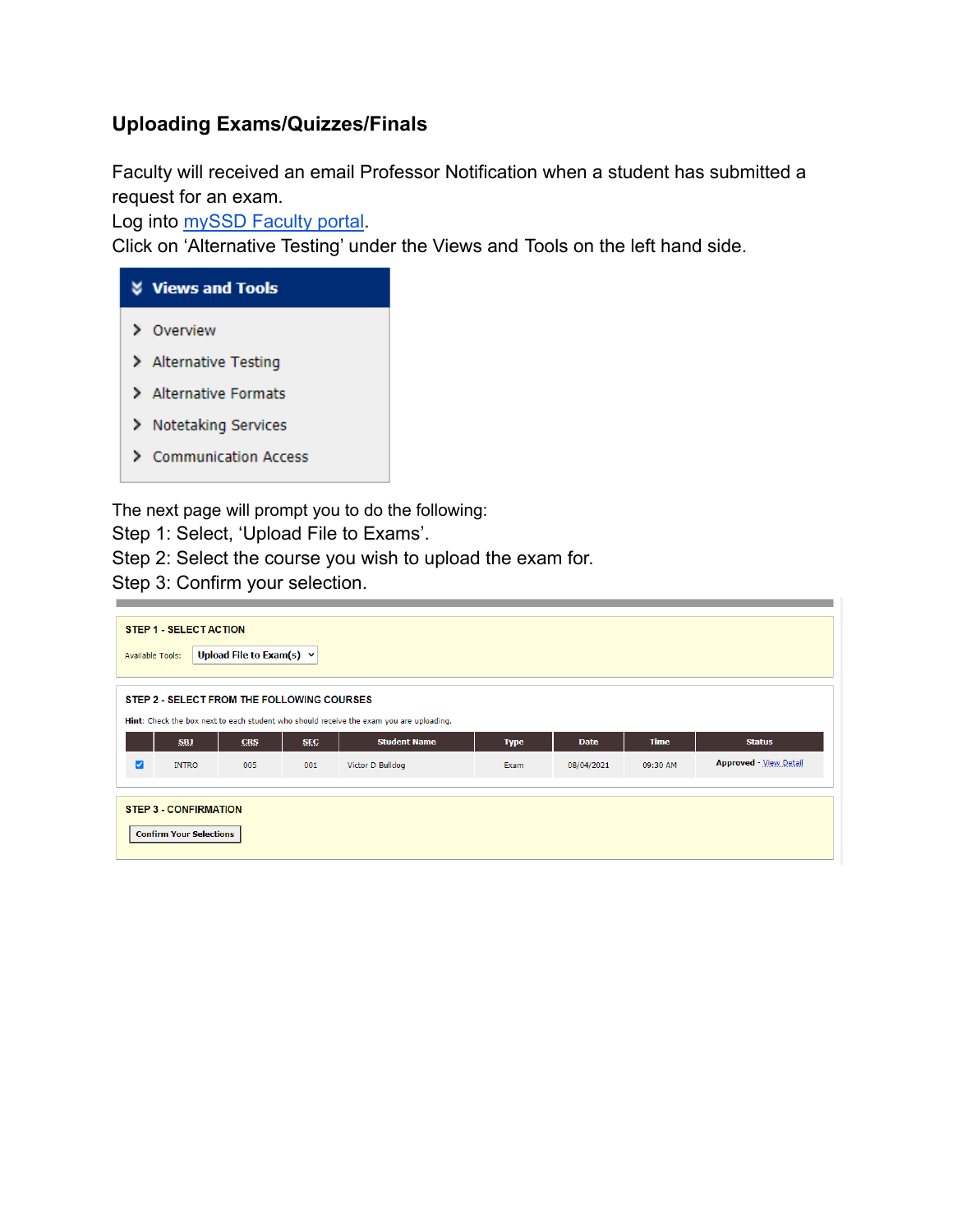Choose the file you wish to upload. Once you have uploaded your exam, click 'Upload Exam'.

| <b>ALTERNATIVE TESTING</b>                                        | List Exams                                                                                                                                                | Completed Exams Files Students' Courses |  |
|-------------------------------------------------------------------|-----------------------------------------------------------------------------------------------------------------------------------------------------------|-----------------------------------------|--|
| <b>UPLOAD INSTRUCTION</b><br>View: <b>Acceptable File Types</b> . | If you are scanning your document at 150 - 300 dpi as resolution.<br>- Upload one file at a time and the maximum allowable file size is 20 MB per upload. |                                         |  |
| <b>File Information</b>                                           | Exam(s): INTRO 005.001's Exam for Victor D Bulldog<br>Wednesday, August 04, 2021 at 09:30 AM.                                                             |                                         |  |
| Exam File Note (Optional):<br>Select File:                        | <b>Hiking EXAM 1</b><br>Choose File<br>Intro_Hiking_Exam1.docx                                                                                            |                                         |  |
|                                                                   | <b>Back to List Upcoming Exams</b><br><b>Upload Exam</b>                                                                                                  |                                         |  |

A green circle with a white checkmark will appear once the exam has been successfully uploaded.